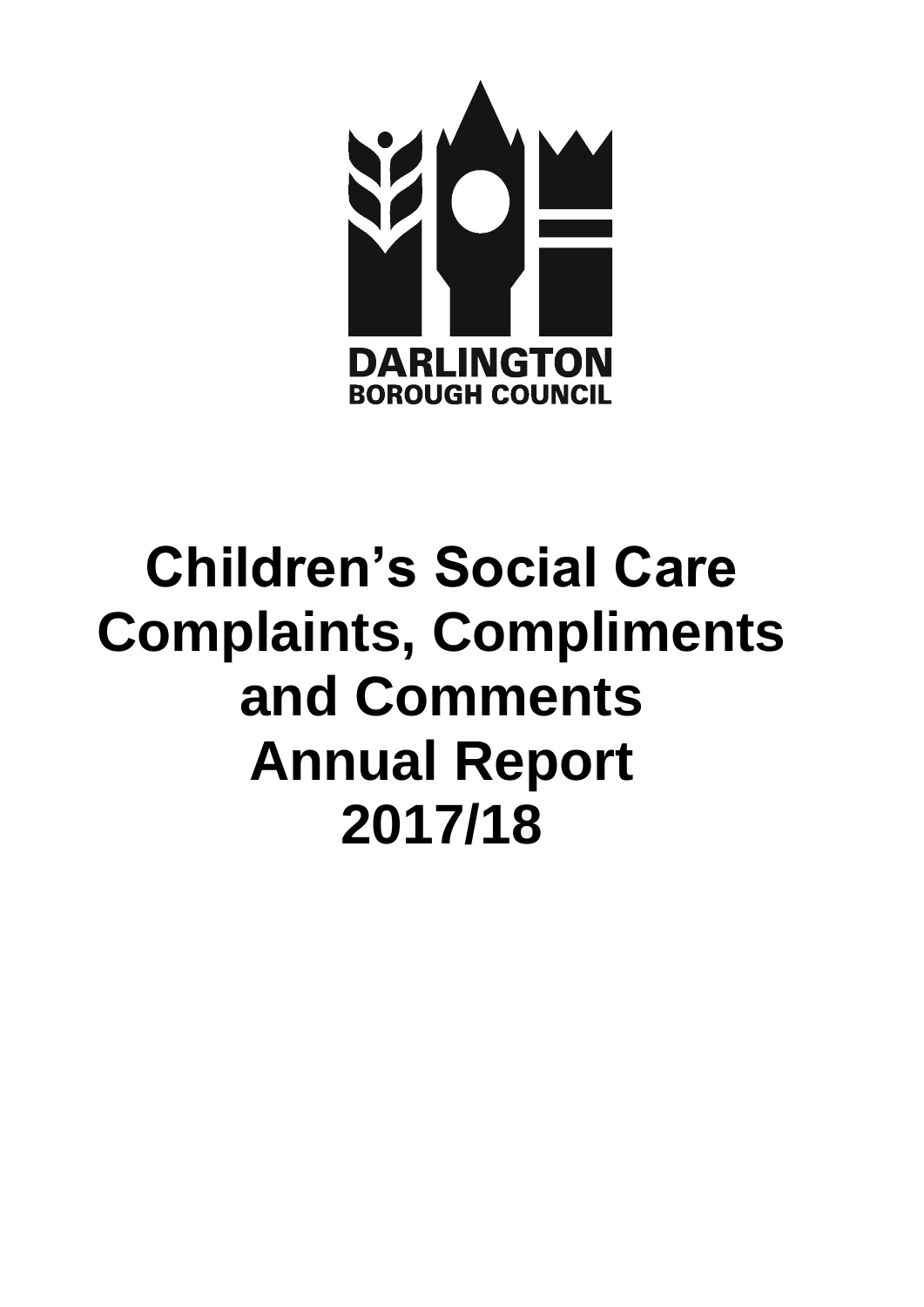# **Contents**

| The Law                                                                    |  |
|----------------------------------------------------------------------------|--|
|                                                                            |  |
|                                                                            |  |
|                                                                            |  |
|                                                                            |  |
|                                                                            |  |
|                                                                            |  |
|                                                                            |  |
|                                                                            |  |
| Total Complaints, Compliments and Comments received  4                     |  |
| Breakdown of Stage 1 Complaints by Service Area/Team  5                    |  |
|                                                                            |  |
| Breakdown of Stage 3 complaints by Service Area/Team 8                     |  |
|                                                                            |  |
|                                                                            |  |
|                                                                            |  |
|                                                                            |  |
| Local Government and Social Care Ombudsman Complaints 15                   |  |
|                                                                            |  |
| Performance against the Children's Social Care Complaints, Compliments and |  |
|                                                                            |  |
| Timescales…………………………………………………………………………………………… 17                           |  |
|                                                                            |  |
|                                                                            |  |
|                                                                            |  |
|                                                                            |  |
|                                                                            |  |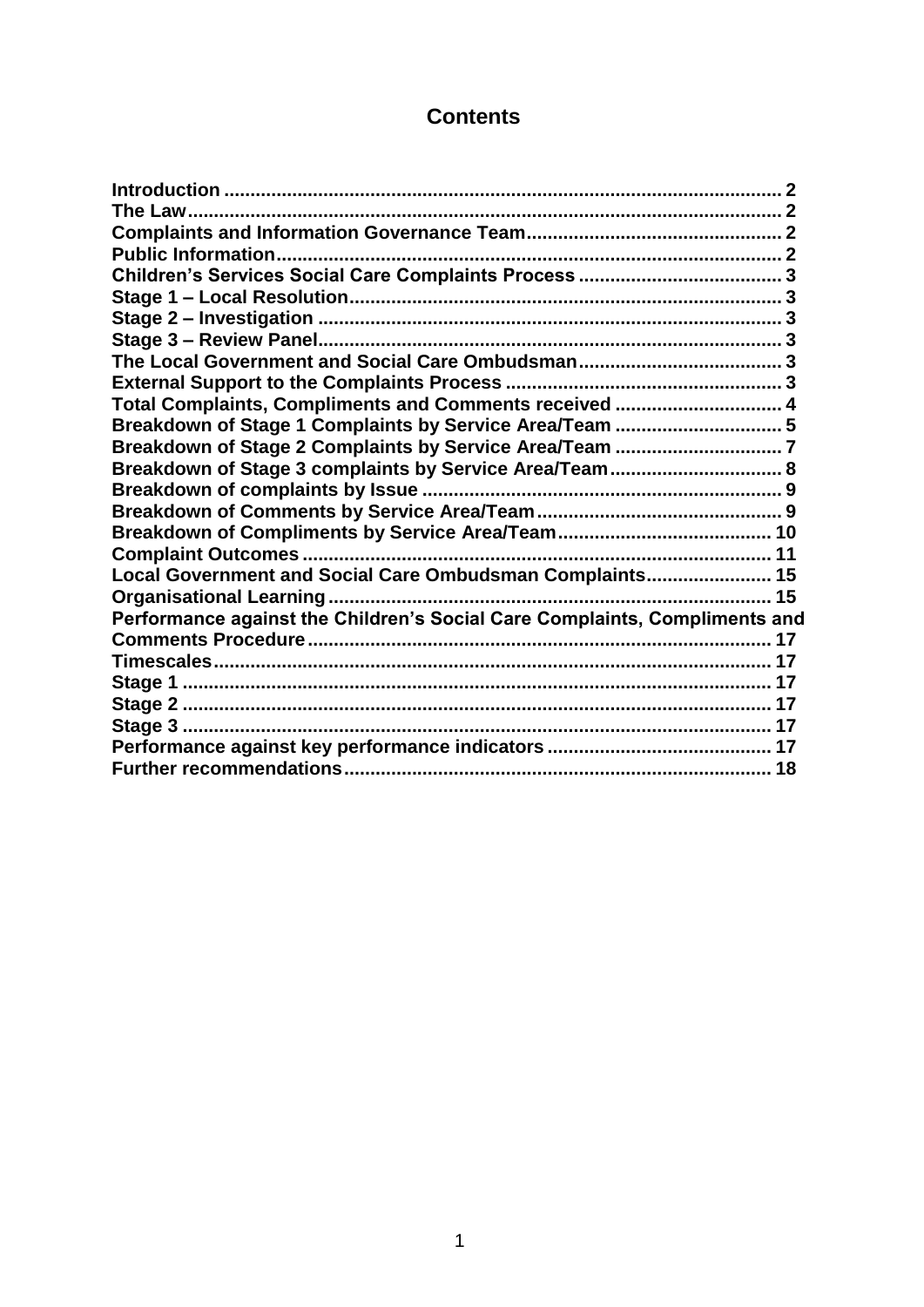# <span id="page-2-0"></span>**Introduction**

Darlington Children's Social Care welcomes complaints, compliments and comments as a way of improving service delivery to children, young people and their families. The purpose of this report is to inform the service users, carers, the public, Council Members and Children's Social Care staff of the effectiveness of the Children's Social Care Complaints, Compliments and Comments Procedure (the Procedure). The report identifies topics and trends in relation to complaints information, makes suggestions for service improvements, where appropriate and identifies areas of organisational learning that have taken place in relation to people, policy and process.

# <span id="page-2-1"></span>**The Law**

The Council is required by law to have management arrangements in place for considering children's social care representations, including complaints, under the Children Act 1989. National legislative procedures for social care were amended in September 2006 with the introduction of the Children Act 1989 Representation Procedure (England) Regulations 2006 (the Regulations). It is a requirement of the Regulations that the Council publishes an annual report. In addition to the Regulations the Department for Education and Skills produced some comprehensive guidance for local authorities on managing complaints, called 'Getting the Best from Complaints'.

Key features of the Regulations include:

- A requirement for local authorities to appoint a Complaints Manager;
- A requirement for review panels to be retained by local authorities but with more robust arrangements for constituting and running them; and
- A 12 month time limit to make complaints.

# <span id="page-2-2"></span>**Complaints and Information Governance Team**

The Complaints and Information Governance Manager is appointed as the 'Complaints Manager' in accordance with the requirements of the Regulations. The Complaints and Information Governance (CIG) Team is independent of Children's Social Care operational line management. This ensures a high level of independence in the way children's social care complaints are managed within the Council.

#### <span id="page-2-3"></span>**Public Information**

We are committed to making sure that everyone has equal access to all our services, including the Procedure. To help make the Procedure easily accessible we have produced two leaflets (one for children and young people and one for adults) covering all Council services to reflect the single point of access for complainants within the Council. The leaflets are available in all Council buildings. They have been written in line with the Plain English Campaign standards. The title is written in the most commonly used community languages and it contains details on how to access the information in other formats, for example, large print, audio and Braille.

Information is available on the Council's website. There is also an electronic form which people can use to make a complaint, pay someone a compliment or pass comment on Council services. People may make a complaint in any format they wish.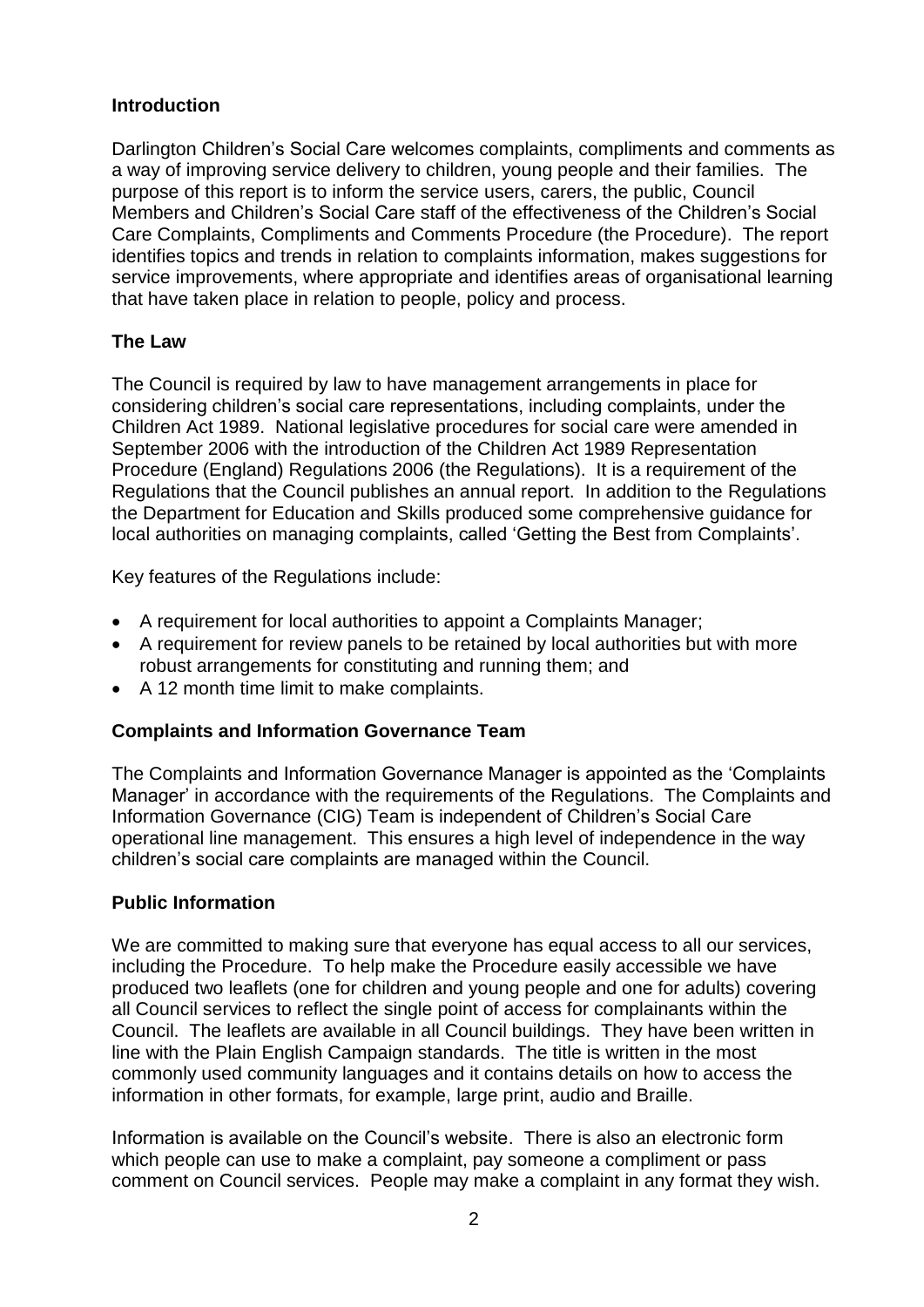This can be in writing, by email, via the web, over the phone, in person or by any other reasonable means.

The Complaints Manager can arrange advocates and interpreters (including British Sign Language interpreters) where appropriate.

# <span id="page-3-0"></span>**Children's Services Social Care Complaints Process**

# <span id="page-3-1"></span>**Stage 1 – Local Resolution**

This initial stage allows children's social care managers the opportunity to try and resolve complaints locally, usually within the team being complained about.

# <span id="page-3-2"></span>**Stage 2 – Investigation**

Stage 2 involves a full and formal investigation. An 'Independent Person' must also be appointed to oversee the investigation and report independently to Children's Social Care Services. Both the Investigating Officer and Independent Person produce reports, which are submitted to a senior manager who writes the final response to the complainant.

## <span id="page-3-3"></span>**Stage 3 – Review Panel**

A review panel is convened when the complainant is dissatisfied with the Stage 2 response. The panel consists of an independent chairperson and two individuals who are independent of the Council.

#### <span id="page-3-4"></span>**The Local Government and Social Care Ombudsman**

Although complainants can refer complaints at any stage to the Local Government and Social Care Ombudsman (LGSCO) they will not normally investigate until the Council has conducted its own investigation and provided a response.

#### <span id="page-3-5"></span>**External Support to the Complaints Process**

#### Advocacy

The Council commissions an advocacy service for children and young people who make a complaint. This is an independent service provided by NYAS.

#### Investigating Officers

While the Regulations do not require Investigating Officer's to be independent of the Council, we have signed up to a contract for the provision of Independent Investigating **Officers** 

#### Independent Persons

The Council has signed up to a contract for the provision of Independent Persons.

#### Review Panels

The Council has also signed up to a contract for the provision of an Independent Chair and Independent Panellist service.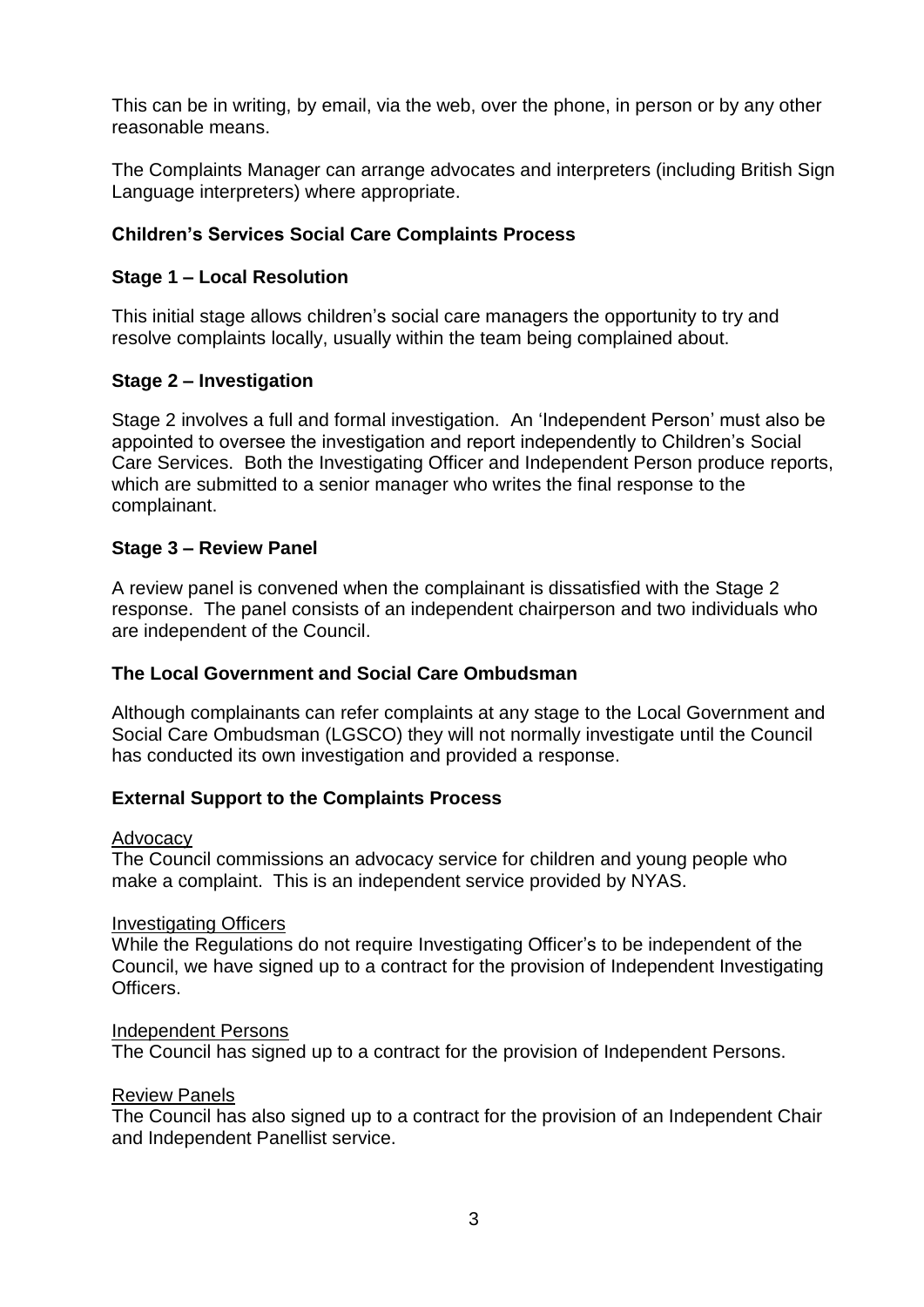<span id="page-4-0"></span>

# **Total Complaints, Compliments and Comments received**

The Council received 54 complaints during 2017/18, a decrease from 58 complaints during 2016/17.

The Council received 12 compliments during 2017/18, an increase from 4 during 2016/17.

The Council received 0 comments during 2017/18, the same as in 2016/17.

The Council received 1 non-qualifying complaints during 2017/18, a decrease from 5 during 2016/17.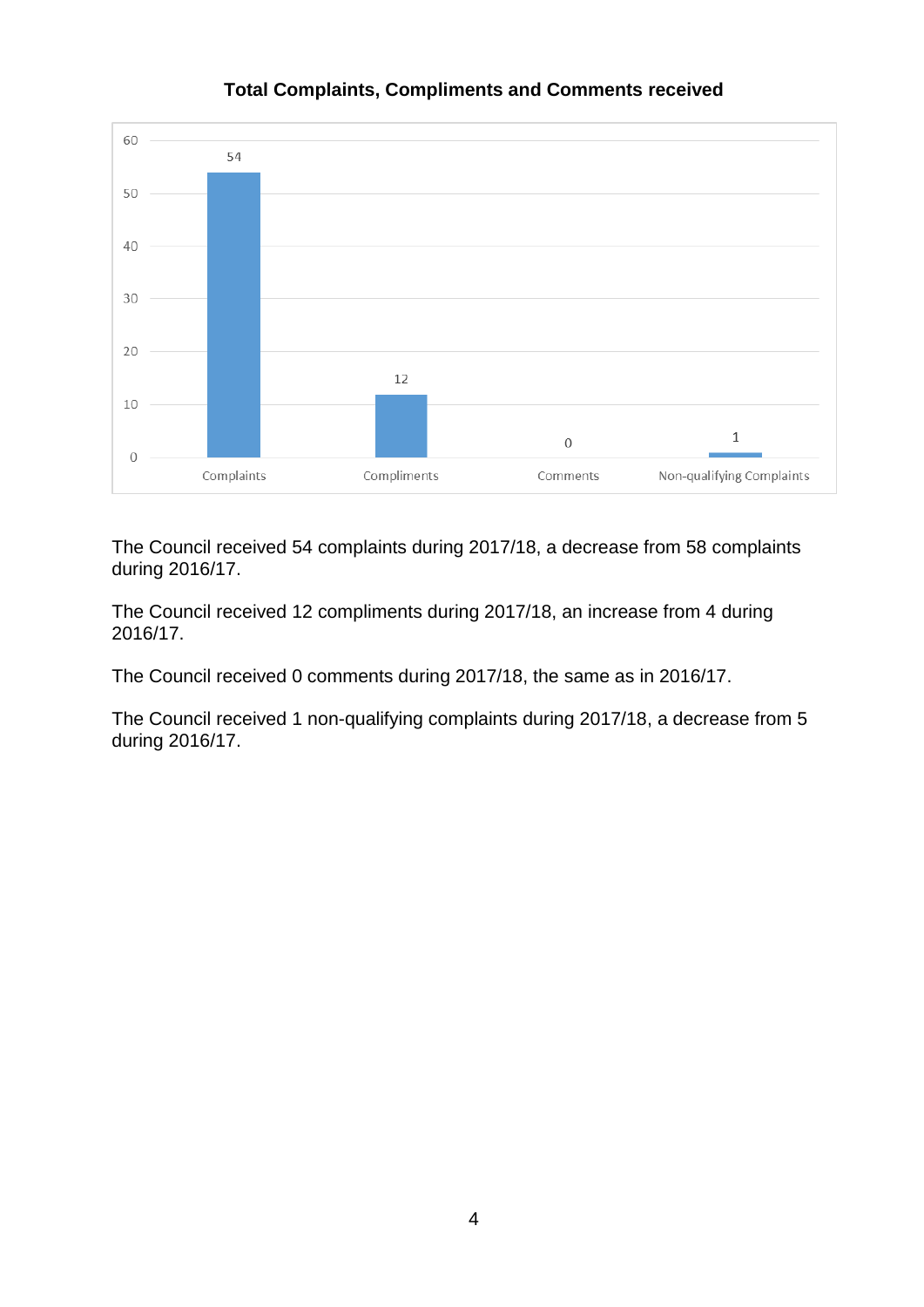<span id="page-5-0"></span>

## **Breakdown of Stage 1 Complaints by Service Area/Team**

*N.B.Those teams that are not listed did not receive any complaints during 2017/18.*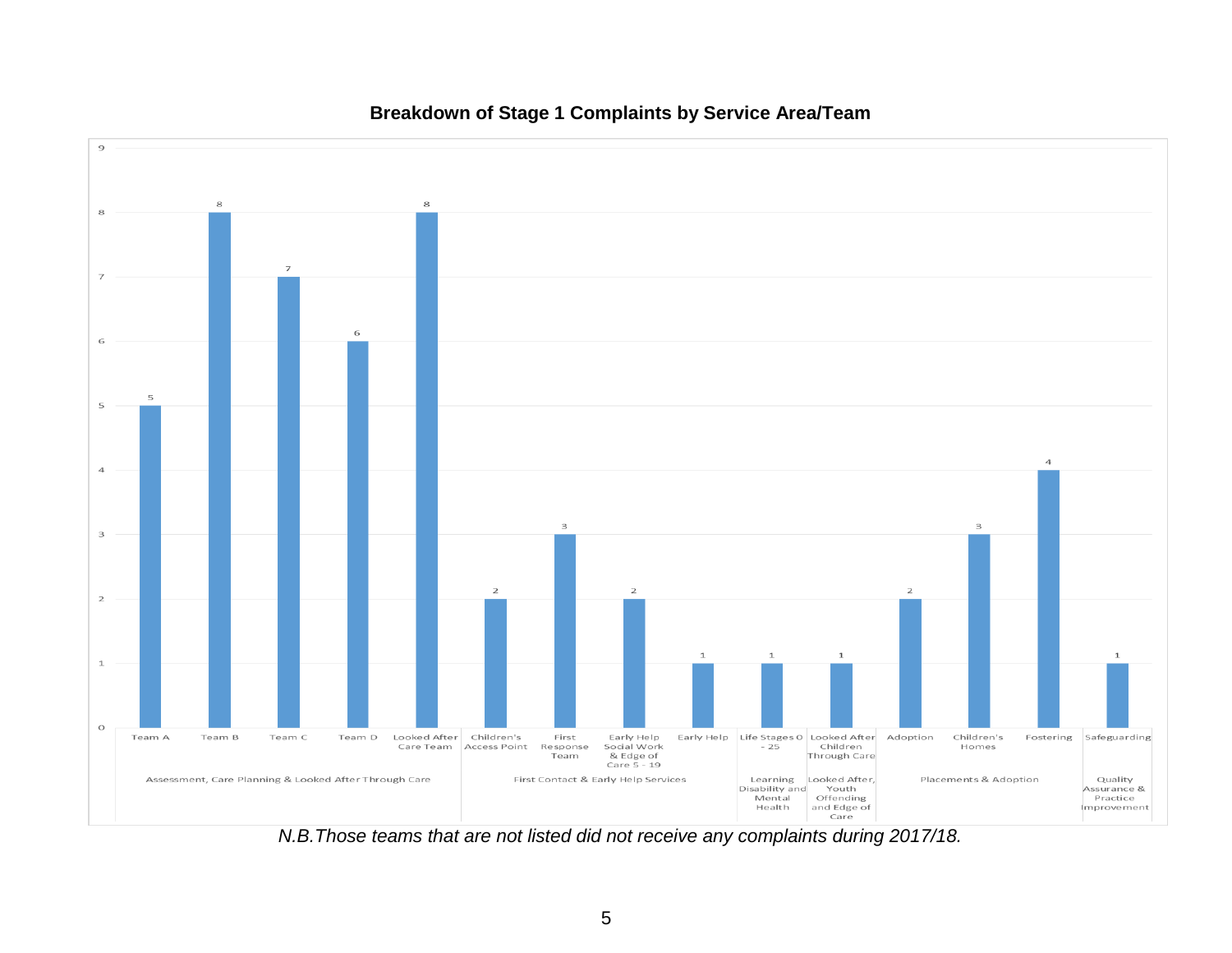While it is not possible to make a direct comparison at team level following the change from 3 to 4 area social work teams, the Council received 26 complaints for the area social work teams during 2017/18, a reduction from 30 in 2016/17.

The Council received 9 complaints for Looked After Children Through Care/Looked After Care Team, an decrease from 14 in 2016/17.

First Contact and Locality received 8 complaints, an increase from 3 in 2016/17.

Life Stages 0 – 25 received 1 complaint, compared to 2 in 2016/17.

Placement and Adoption received 9 complaints, an increase from 6 in 2016/17.

Safeguarding received 1 complaint, compared to 0 on 2016/17.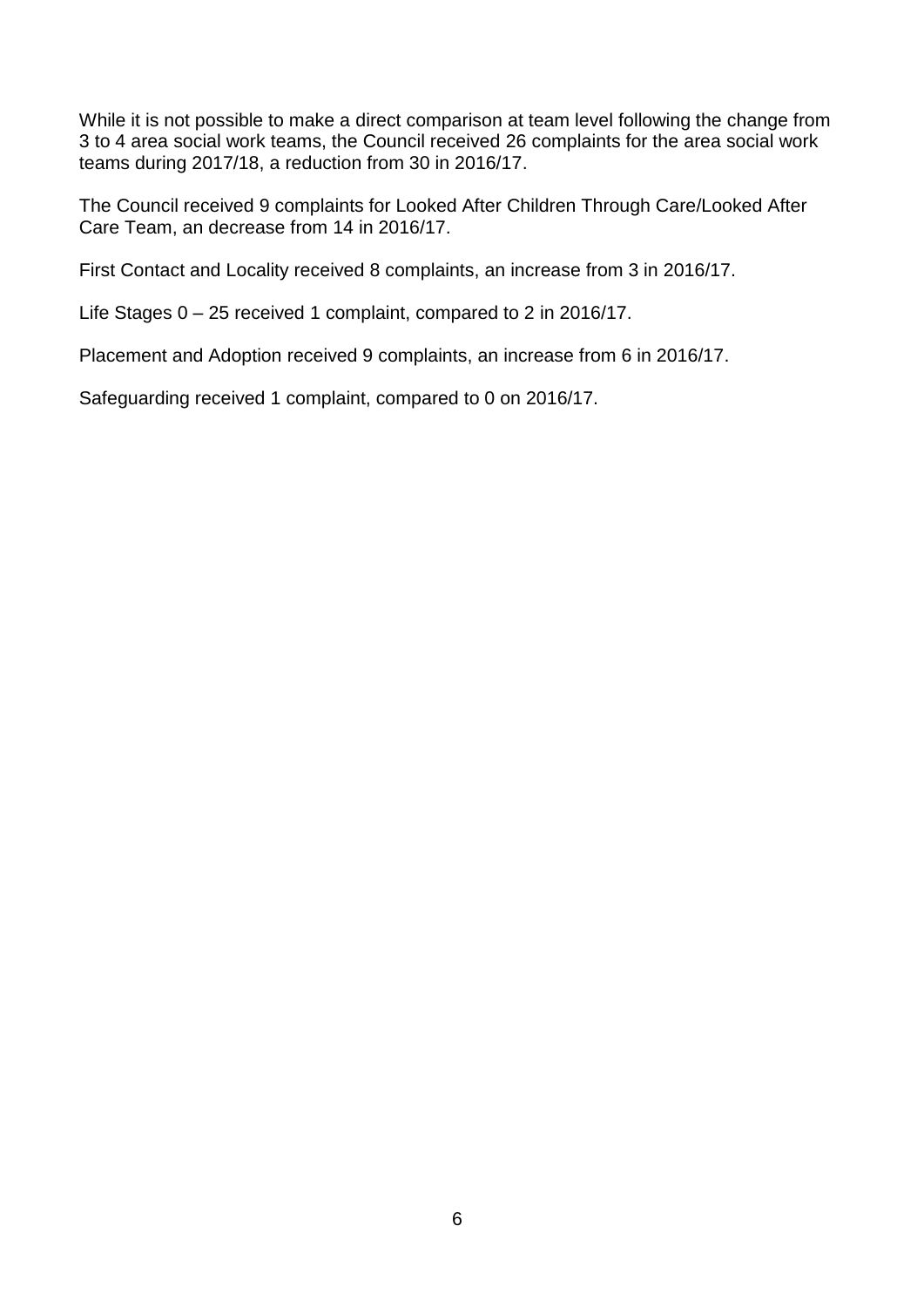# **Breakdown of Stage 2 Complaints by Service Area/Team**



<span id="page-7-0"></span>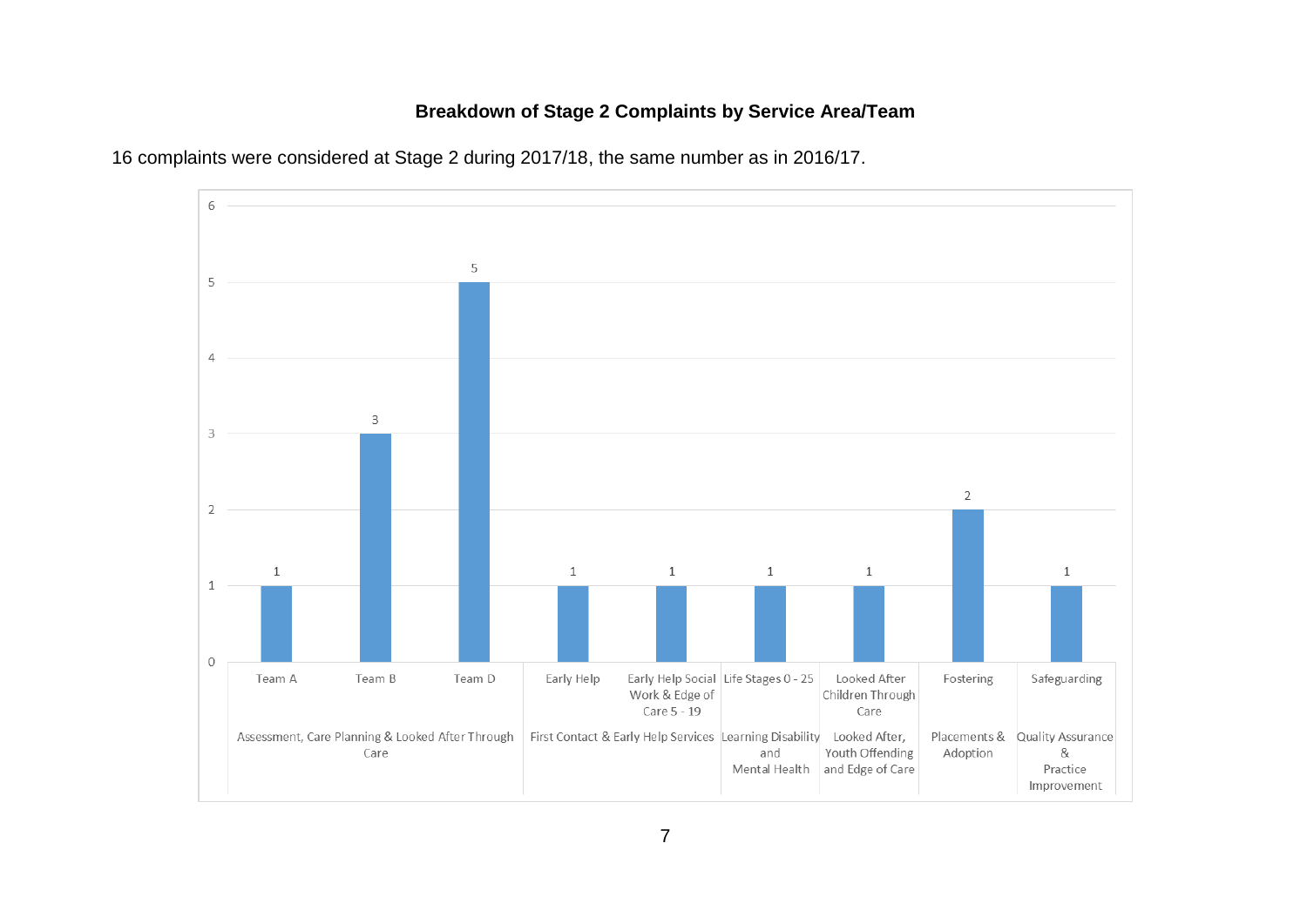While it is not possible to make a direct comparison at team level following the change from 3 to 4 area social work teams, the Council received 9 Stage 2 complaints for the area social work teams during 2017/18, a reduction from 10 in 2016/17.

First Contact and Early Help received 2 Stage 2 complaints, an increase from 1 in 2016/17.

Life Stages 0 – 25 Team received 1 Stage 2 complaint, the same as in 2016/17.

The Looked After Children Through Care Team received 1 Stage 2 complaint, a decrease from 3 in 2016/17.

Placements and Adoption received 2 Stage 2 complaints, an increase from 1 in 2016/17.

Safeguarding received 1 Stage 2 complaint, compared to 0 on 2016/17.

#### **Breakdown of Stage 3 complaints by Service Area/Team**

<span id="page-8-0"></span>2 complaints were escalated to Stage 3 during 2017/18, compared to 5 in 2016/17.



Neither of these teams received a Stage 3 complaint during 2016/17.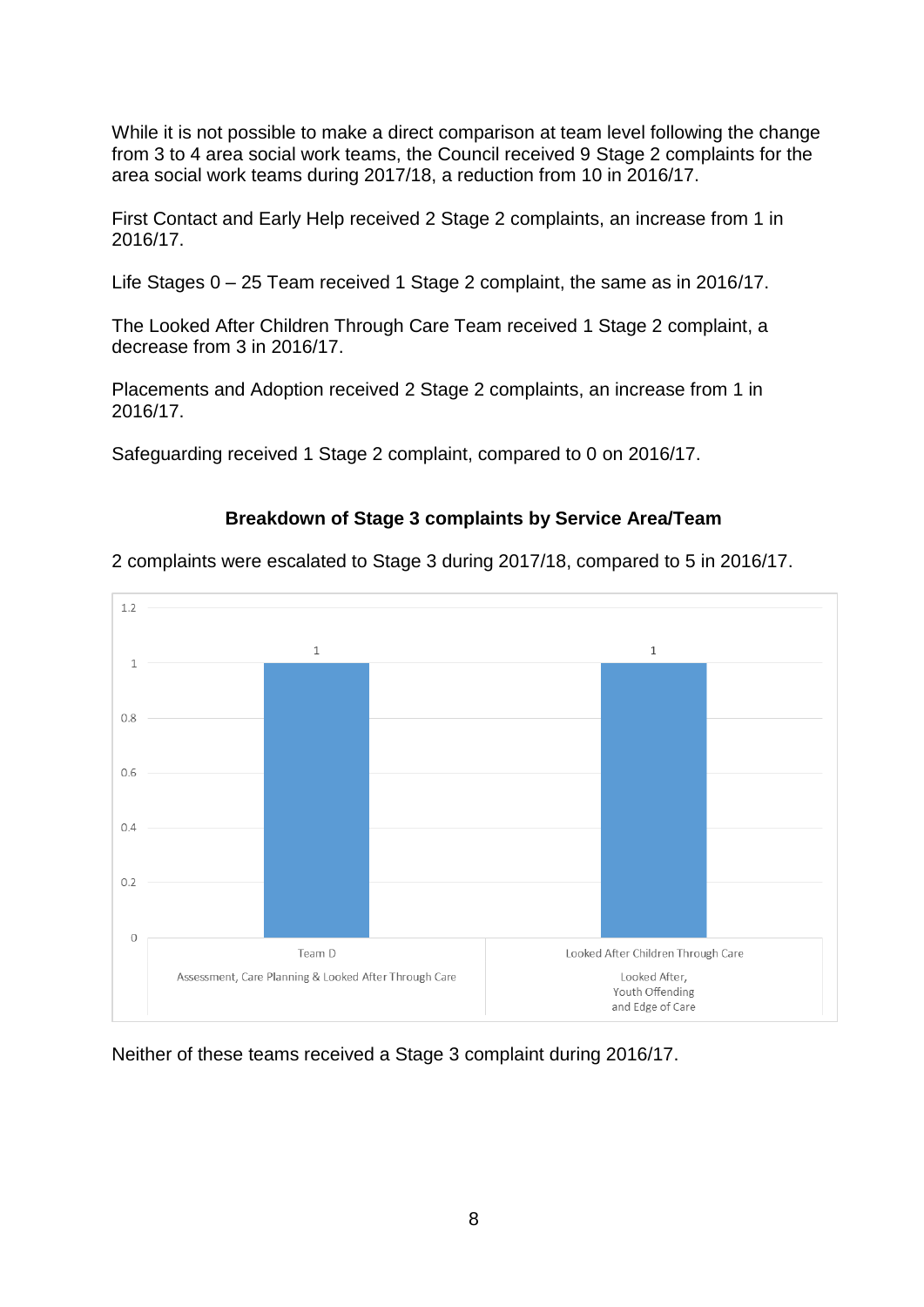<span id="page-9-0"></span>

# **Breakdown of complaints by Issue**

Service provision was the most commonly complained about issue. The Council saw an increase in complaints about service provision, from to 14 in 2016/17.

The second most complained about issue was staff attitude/behaviour. The Council received 18 complaints about this compared to 9 in 2016/17.

The third most complained about issues was communication. Having been the most commonly complained about issue last year the Council saw a decrease in complaints about communication, from 19 in 2016/17.

The Council received a further 2 complaints about a decision/assessment, a decrease from 7 in 2016/17.

The Council also received 2 complaints about lack of services, a decrease from 6 in 2016/17.

#### **Breakdown of Comments by Service Area/Team**

<span id="page-9-1"></span>The Council did not receive any comments during 2017/18, the same as in 2017/18.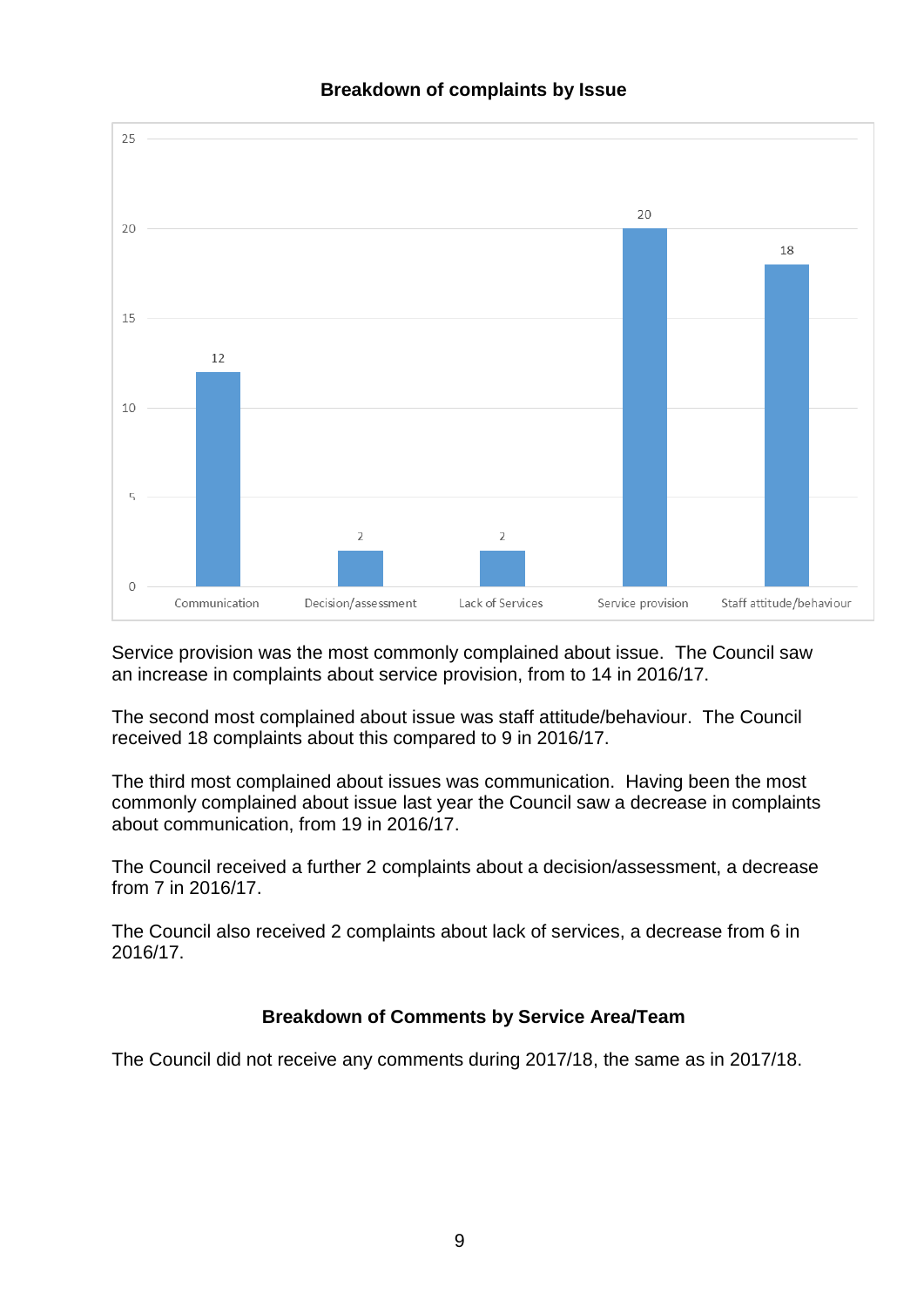<span id="page-10-0"></span>

# **Breakdown of Compliments by Service Area/Team**

The Council saw a significant increase in compliments, 12 compared to 4 in 2016/17.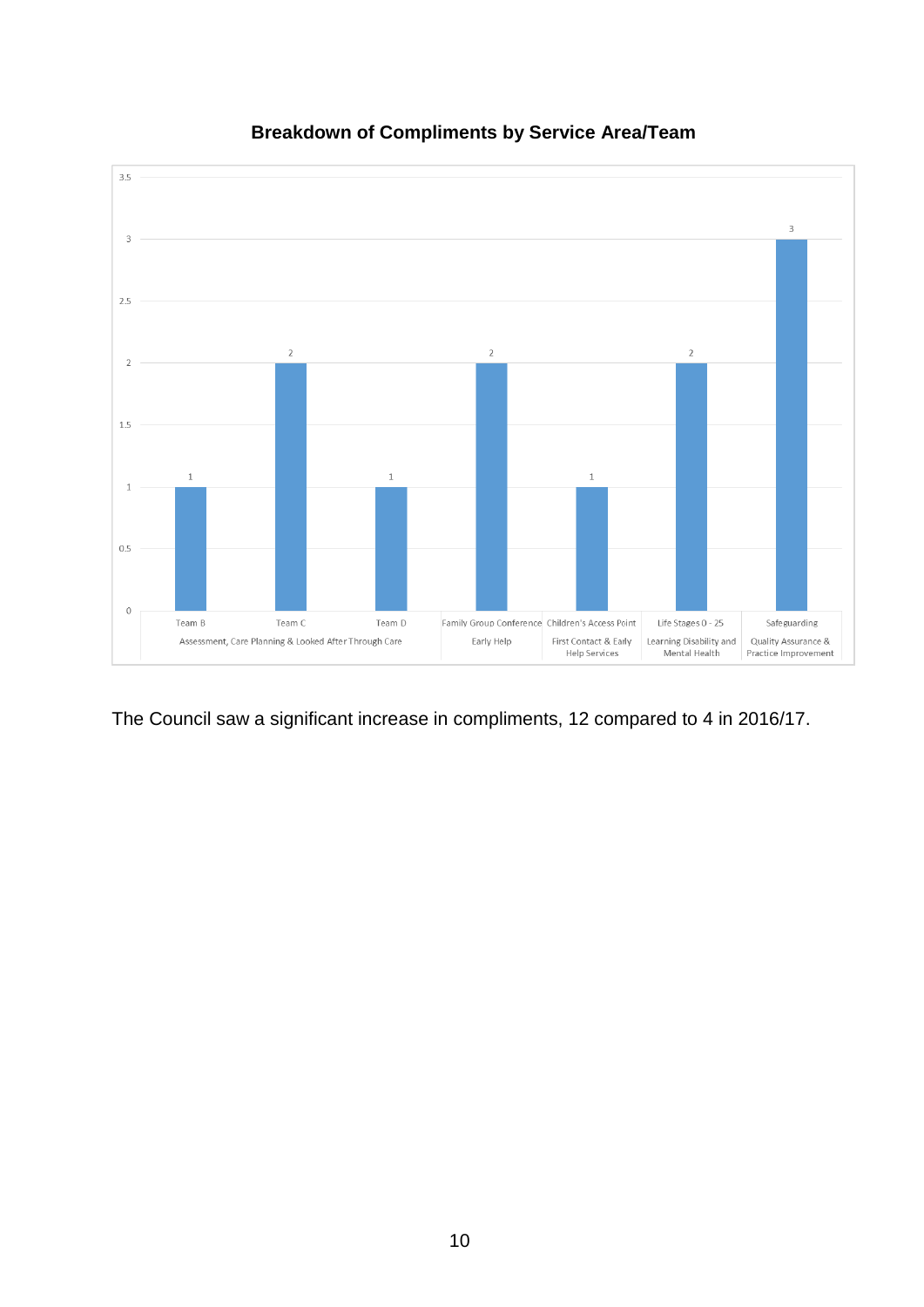# **Complaint Outcomes**

<span id="page-11-0"></span>

| <b>Team</b>                                                                                     | <b>Closed</b><br>with<br>no<br>response | <b>Escalated</b><br>to Stage 2<br>as no<br>Stage 1<br>response<br>provided | <b>Suspended</b><br>(ongoing<br>proceedings) | Withdrawn   | <b>Upheld</b>  | <b>Not Upheld</b> | <b>Partially</b><br><b>Upheld</b> | Inconclusive   | <b>Total</b>   |
|-------------------------------------------------------------------------------------------------|-----------------------------------------|----------------------------------------------------------------------------|----------------------------------------------|-------------|----------------|-------------------|-----------------------------------|----------------|----------------|
| Assessment, Care Planning & Looked<br>After Through Care, Looked After Care<br>Team             | $\mathbf 0$                             | $\mathbf 0$                                                                | $\mathbf 0$                                  | 1           | 5              | $\Omega$          | $\overline{2}$                    | $\Omega$       | 8              |
| Assessment, Care Planning & Looked<br>After Through Care, Team A                                | $\overline{0}$                          | $\mathbf 0$                                                                | $\mathbf 0$                                  | $\mathbf 0$ | $\mathbf 0$    | 3                 | $\mathbf{1}$                      | $\overline{0}$ | 4              |
| Assessment, Care Planning & Looked<br>After Through Care, Team B                                | $\mathbf 0$                             | $\pmb{0}$                                                                  | $\mathbf 0$                                  | $\mathbf 0$ | $\mathbf 0$    | 6                 | $\overline{2}$                    | $\mathbf 0$    | 8              |
| Assessment, Care Planning & Looked<br>After Through Care, Team C                                | $\mathbf 0$                             | $\mathbf 0$                                                                | 0                                            | 1           | $\Omega$       | 3                 | $\overline{2}$                    | $\Omega$       | 6              |
| Assessment, Care Planning & Looked<br>After Through Care, Team D                                | $\mathbf 0$                             | 0                                                                          | $\Omega$                                     | 0           | 0              | 5                 | 1                                 | $\Omega$       | 6              |
| Assessment & Safeguarding, Team B                                                               | 0                                       | 0                                                                          | $\Omega$                                     | 0           | 0              | $\Omega$          | 1                                 | $\Omega$       | 1              |
| Assessment & Safeguarding, Team D                                                               | $\mathbf 0$                             | $\mathbf 0$                                                                | $\mathbf 0$                                  | 0           | $\overline{2}$ |                   | $\mathbf 1$                       | 0              | $\mathbf{3}$   |
| First Contact & Early Help Services,<br><b>Children's Access Point</b>                          | $\overline{0}$                          | $\pmb{0}$                                                                  | $\mathbf 0$                                  | $\mathbf 0$ | $\overline{2}$ | 0                 | 0                                 | 0              | $\mathbf{2}$   |
| First Contact & Early Help Services,<br>Early Help                                              | $\mathbf 0$                             | 0                                                                          | 0                                            | $\mathbf 0$ | 0              | $\mathbf 1$       | $\Omega$                          | 0              | $\mathbf 1$    |
| First Contact & Early Help Services,<br>Early Help Social Work & Edge of Care<br>$5 - 19$       | 0                                       | $\mathbf 0$                                                                | $\mathbf 0$                                  | 0           | $\mathbf 0$    | $\Omega$          | $\overline{2}$                    | $\Omega$       | $\overline{2}$ |
| First Contact & Early Help Services,<br>First Response Team                                     | $\Omega$                                | 0                                                                          | $\mathbf 0$                                  | $\Omega$    | $\overline{2}$ | $\Omega$          | $\Omega$                          | $\Omega$       | $\overline{2}$ |
| Learning Disabilities and Mental Health,<br>Life Stages Service<br>0 - 25 Team                  | $\mathbf 0$                             | 0                                                                          | $\mathbf 0$                                  | 0           | $\mathbf 0$    | $\Omega$          | $\overline{2}$                    | 0              | $\overline{2}$ |
| Looked After, Youth Offending and<br>Edge of Care, Looked After Children<br><b>Through Care</b> | $\overline{2}$                          | $\pmb{0}$                                                                  | $\mathbf 0$                                  | 1           | $\overline{2}$ | 0                 | $\Omega$                          | 0              | 5              |

**Stage 1** - The below table shows the decisions reached on Stage 1 complaints during 2017/18.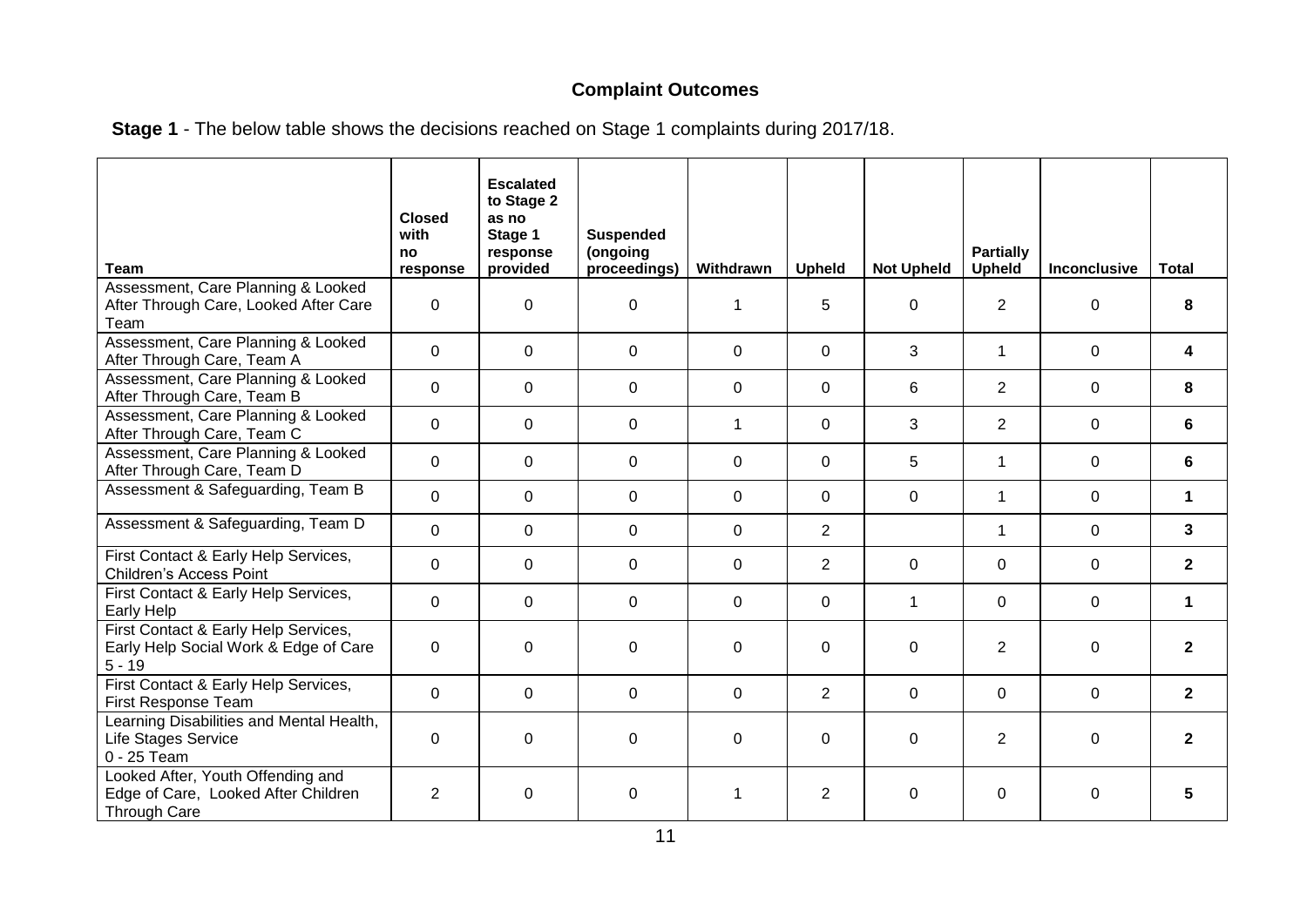# Continued…

| Team                                                                 | <b>Closed</b><br>with<br>no<br>response | <b>Escalated</b><br>to Stage 2<br>as no<br>Stage 1<br>response<br>provided | <b>Suspended</b><br>(ongoing<br>proceedings) | Withdrawn | <b>Upheld</b> | <b>Not Upheld</b> | <b>Partially</b><br><b>Upheld</b> | <b>Inconclusive</b> | <b>Total</b> |
|----------------------------------------------------------------------|-----------------------------------------|----------------------------------------------------------------------------|----------------------------------------------|-----------|---------------|-------------------|-----------------------------------|---------------------|--------------|
| Placements and Adoption Services                                     | 0                                       | 0                                                                          | 0                                            | 0         |               | $\Omega$          | 0                                 | $\Omega$            |              |
| Placements & Adoption, Adoption                                      | $\mathbf 0$                             | 0                                                                          | $\Omega$                                     | $\Omega$  |               | $\Omega$          |                                   | $\Omega$            | 2            |
| Placements & Adoption, Children's<br>Homes                           | 0                                       | 0                                                                          | $\Omega$                                     |           | $\Omega$      | $\Omega$          |                                   | $\Omega$            | 2            |
| Placements & Adoption, Fostering                                     | 0                                       | 0                                                                          | $\Omega$                                     | 0         | 0             | $\overline{2}$    | $\overline{2}$                    | $\Omega$            |              |
| <b>Quality Assurance &amp; Practice</b><br>Improvement, Safeguarding | 0                                       | 0                                                                          | $\Omega$                                     | $\Omega$  |               | $\mathbf{0}$      | $\mathbf 0$                       | $\Omega$            |              |
| <b>Total</b>                                                         | 2                                       | $\bf{0}$                                                                   | $\Omega$                                     | 4         | 16            | 20                | 18                                | $\bf{0}$            | 60           |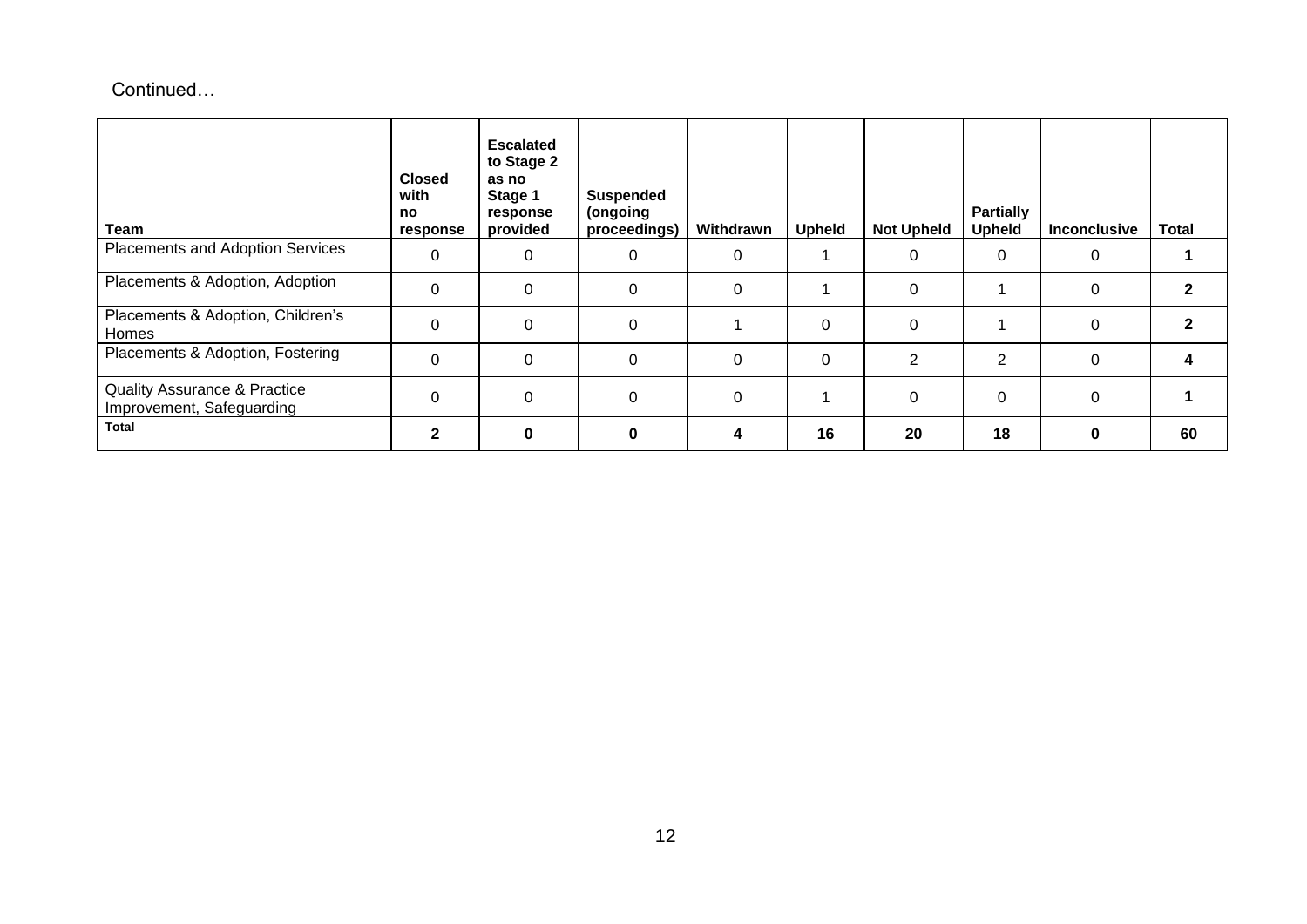**Stage 2** - The below table shows the decisions reached on Stage 2 complaints during 2017/18.

| <b>Team</b>                                                                                     | Withdrawn      | <b>Upheld</b>  | <b>Not Upheld</b> | <b>Partially Upheld</b> | <b>Inconclusive</b> | <b>Total</b> |
|-------------------------------------------------------------------------------------------------|----------------|----------------|-------------------|-------------------------|---------------------|--------------|
| Assessment, Care Planning &<br>Looked After Through Care, Team B                                |                | $\Omega$       | 0                 |                         | 0                   |              |
| Assessment, Care Planning &<br>Looked After Through Care, Team D                                | 0              | 0              |                   | 0                       | 0                   |              |
| Assessment & Safeguarding, Team A                                                               | $\overline{0}$ | $\Omega$       | $\overline{0}$    |                         | $\Omega$            | 1            |
| Assessment & Safeguarding, Team B                                                               | $\overline{0}$ | 1              | $\Omega$          | $\Omega$                | $\Omega$            | 1            |
| Assessment & Safeguarding, Team                                                                 | $\overline{0}$ | $\Omega$       |                   | 3                       | $\overline{0}$      |              |
| First Contact & Early Help Services,<br>Early Help                                              | $\overline{0}$ | $\Omega$       | 0                 |                         | $\Omega$            |              |
| Learning Disability and Mental<br>Health, Life Stages Service<br>0 - 25 Team                    | $\overline{0}$ |                | $\overline{0}$    |                         | $\overline{0}$      |              |
| Looked After, Youth Offending and<br>Edge of Care, Looked After Children<br><b>Through Care</b> | $\overline{0}$ | $\Omega$       |                   |                         | $\Omega$            |              |
| Placements & Adoption, Fostering                                                                |                | $\Omega$       | $\overline{0}$    | $\Omega$                | $\overline{0}$      |              |
| Social Care & Youth Offending, Area<br>3 Social Work Team                                       | $\Omega$       | $\Omega$       | $\Omega$          |                         | $\Omega$            |              |
| Multi Agency Safeguarding Hub<br>(MASH)                                                         | $\Omega$       | $\Omega$       | $\Omega$          |                         | $\Omega$            |              |
| <b>Total</b>                                                                                    | $\overline{2}$ | $\overline{2}$ | 3                 | 10                      | 0                   | 17           |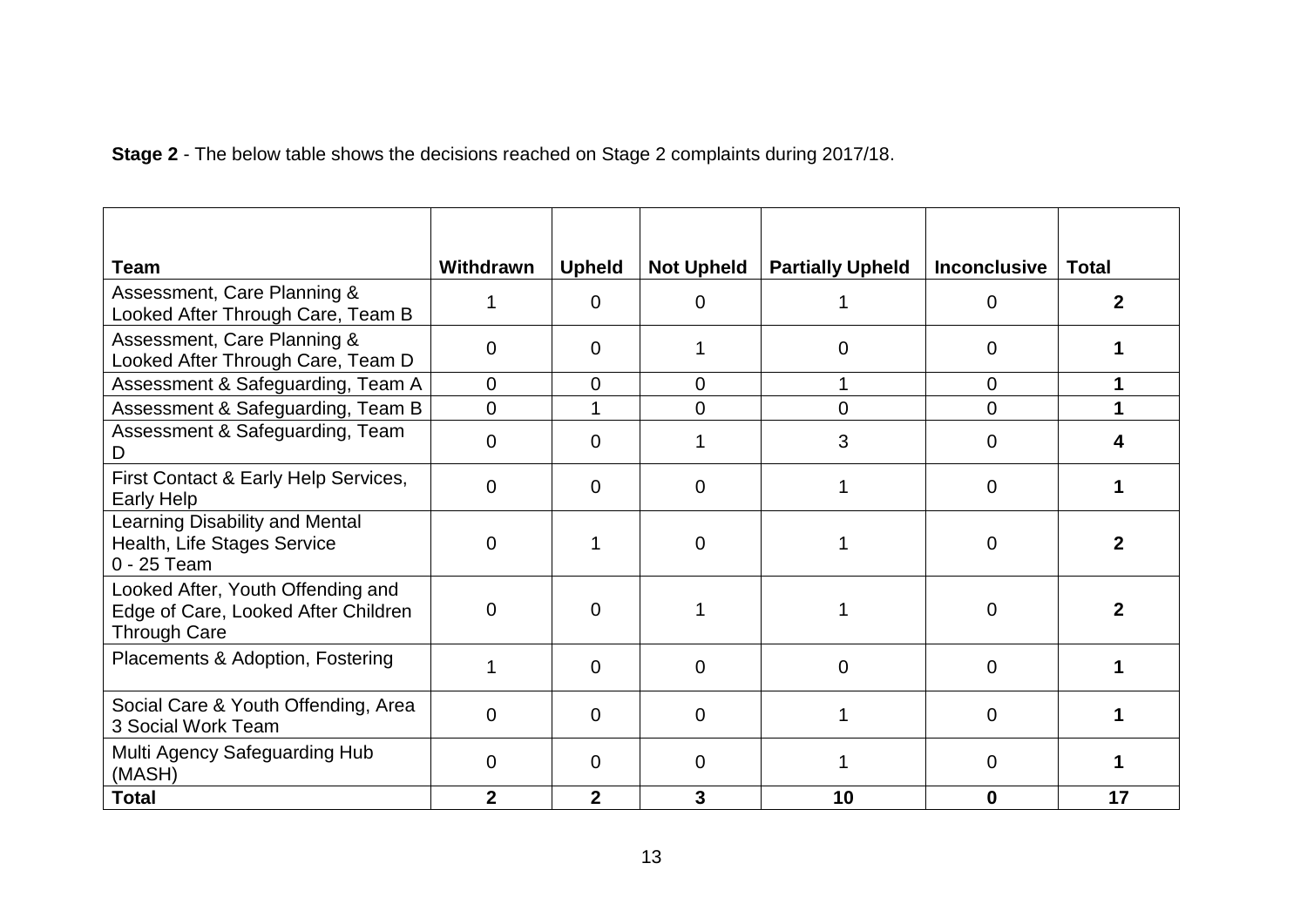**Stage 3** - The below table shows the decisions reached on Stage 3 complaints during 2017/18.

| <b>Team</b>                                                                                     | Withdrawn | <b>Upheld</b> | <b>Not Upheld</b> | <b>Partially Upheld</b> | <b>Inconclusive</b> | <b>Total</b> |
|-------------------------------------------------------------------------------------------------|-----------|---------------|-------------------|-------------------------|---------------------|--------------|
| Assessment & Safeguarding,<br>Team C                                                            |           | 0             |                   |                         | Ω                   |              |
| Assessment & Safeguarding,<br>Team D                                                            |           | 0             |                   |                         |                     |              |
| Looked After, Youth Offending and<br>Edge of Care, Looked After<br><b>Children Through Care</b> |           | 0             |                   |                         | ი                   |              |
| <b>Total</b>                                                                                    |           | 0             |                   |                         |                     |              |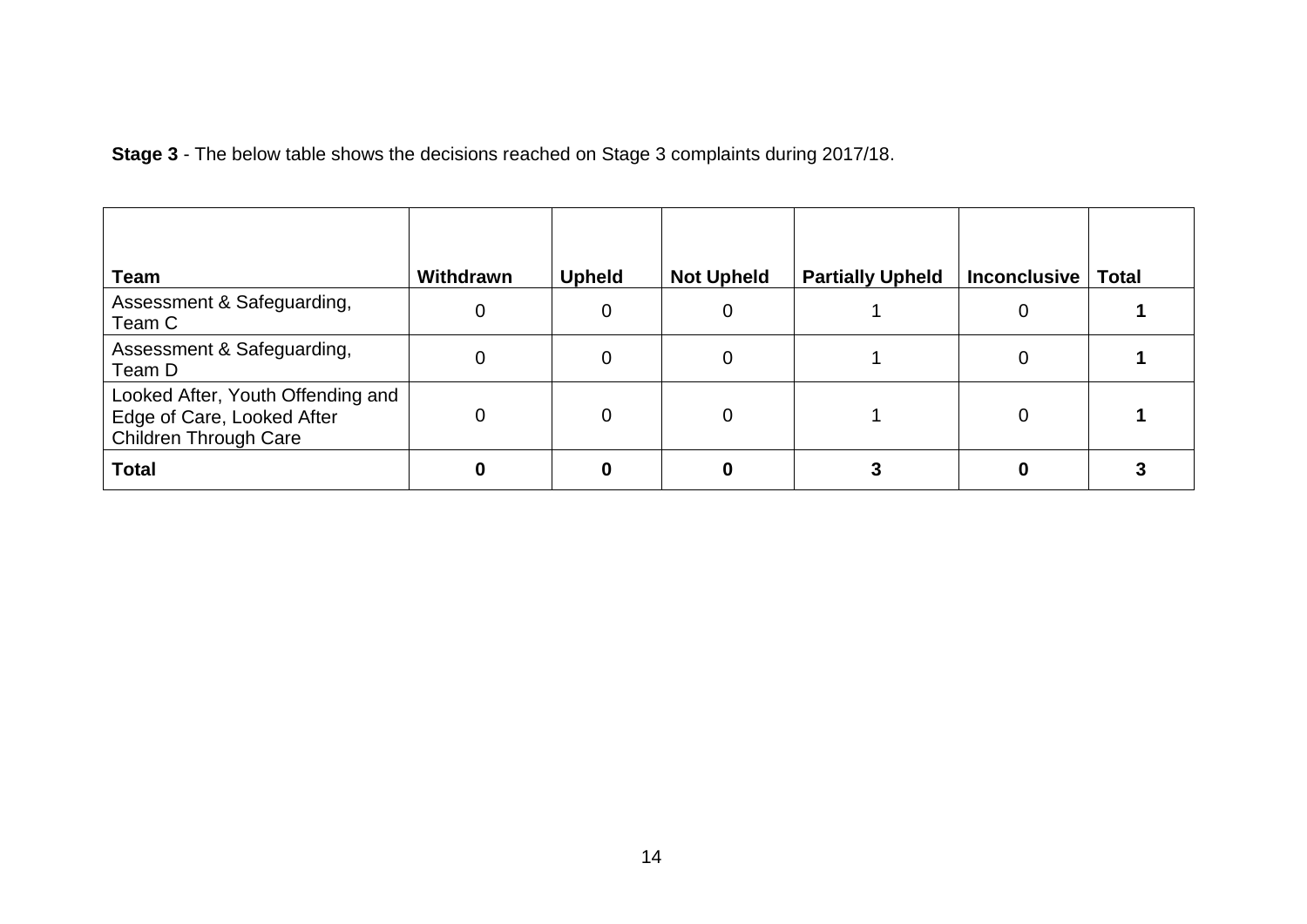# <span id="page-15-0"></span>**Local Government and Social Care Ombudsman Complaints**

3 complaints were referred to the LGSCO during 2017/18, the same number as in 2016/17.

4 complaints were determined by the LGSCO during 2017/18, compared to 0 in 2016/17.

#### <span id="page-15-1"></span>**Organisational Learning**

All resolution and organisational learning actions identified as a result of complaints are assigned to a responsible manager and progress against those actions is monitored by the Complaints Manager. In addition to those actions taken to resolve individual complaints several service improvements were made following complaint investigations during 2017/18. Some examples of these are detailed below.

## *Compliance with the Complaints Procedure*

It was agreed following two separate complaints that training would be provided to improve in-house complaints investigations, with a view to resolving more complaints at Stage 1.

Following a Stage 3 complaint it was agreed in respect of social workers refusing to engage in complaints investigations once they have left the authority, something the Panel had seen in other authorities, that the Local Authority would consider whether they can improve engagement via the Northern Regional Complaints Manager's Group (NRCMG) and the Children's Services' Directors' Group.

#### *Looked After Through Care*

It was agreed the Council would ensure timescales for enabling access to case files are adhered to, continue to improve access to therapeutic support for looked after children and continue to improve the quality and choice of placements available for looked after children.

It was also agreed the Council would ensure minutes of LAC Review meetings, where family members are in attendance are sent to those family members to check for factual accuracy.

It was also agreed that following a request from a young person not to share information with family members clarity would be sought regarding what information, if any, could be shared.

#### *Area 3 Social Work Team*

It was agreed Darlington Children's Services would not rely on family members or service users to pass on decisions or information and that social workers would make the necessary contact and record this within the appropriate case records.

It was also agreed that that training would be given to social workers to ensure inappropriate language is not used within reports and case records.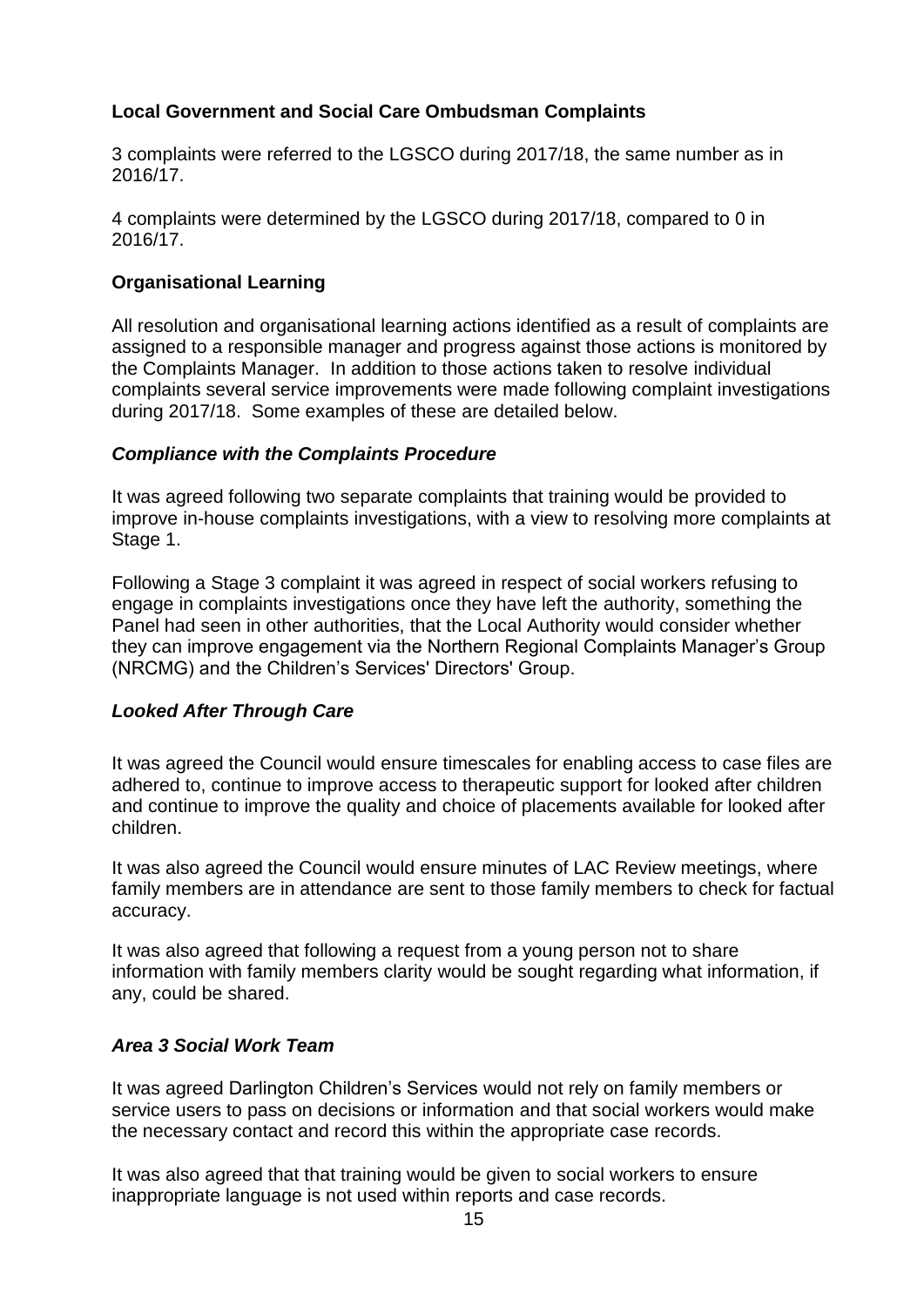# *Team A*

It was agreed Children's Services management would reinforce to staff the importance of ensuring that case recordings accurately reflect how, when and by whom information is shared i.e. email communication should be recorded within the case note section of the case files as opposed to social care professionals retaining the same within their individual Outlook accounts, which only they have access to.

# *Team D*

It was agreed there needs to be a strengthening of practice around practitioners, managers and legal representatives listening and acting upon the wishes and feelings of young people they work with and a clear policy and procedure that highlights some of the complexities of the area of working with the wishes and feelings of young people developed in its own right rather than being incorporated into the procedures of other areas of work.

It was agreed there would be a development day for practitioners, managers, legal advisors and representatives of children and young people who are looked after and/or care leavers to develop practice around listening to children and young people and the care planning processes and a strategy be developed and implemented.

It was also agreed there would be supervision training for social work managers that addresses the issue of managing professional bias in practice and the development of hypothesis trees and the blocked cycle framework.

It was agreed a robust process would be adopted to ensure that actions agreed at review meetings where the member of staff responsible is not present are progressed.

It was agreed that social workers would be reminded to inform parents with as much notice as possible when pre-arranged appointments are going to be missed and where referrals to external agencies are to be made.

It was also agreed that following assessment of birth parents in line with duties under the Adoption and Children Act 2002, processes would be established that monitors the take up and outcomes of those services commissioned to support birth parents, in particular where the support is provided by an agency independent to the Local Authority.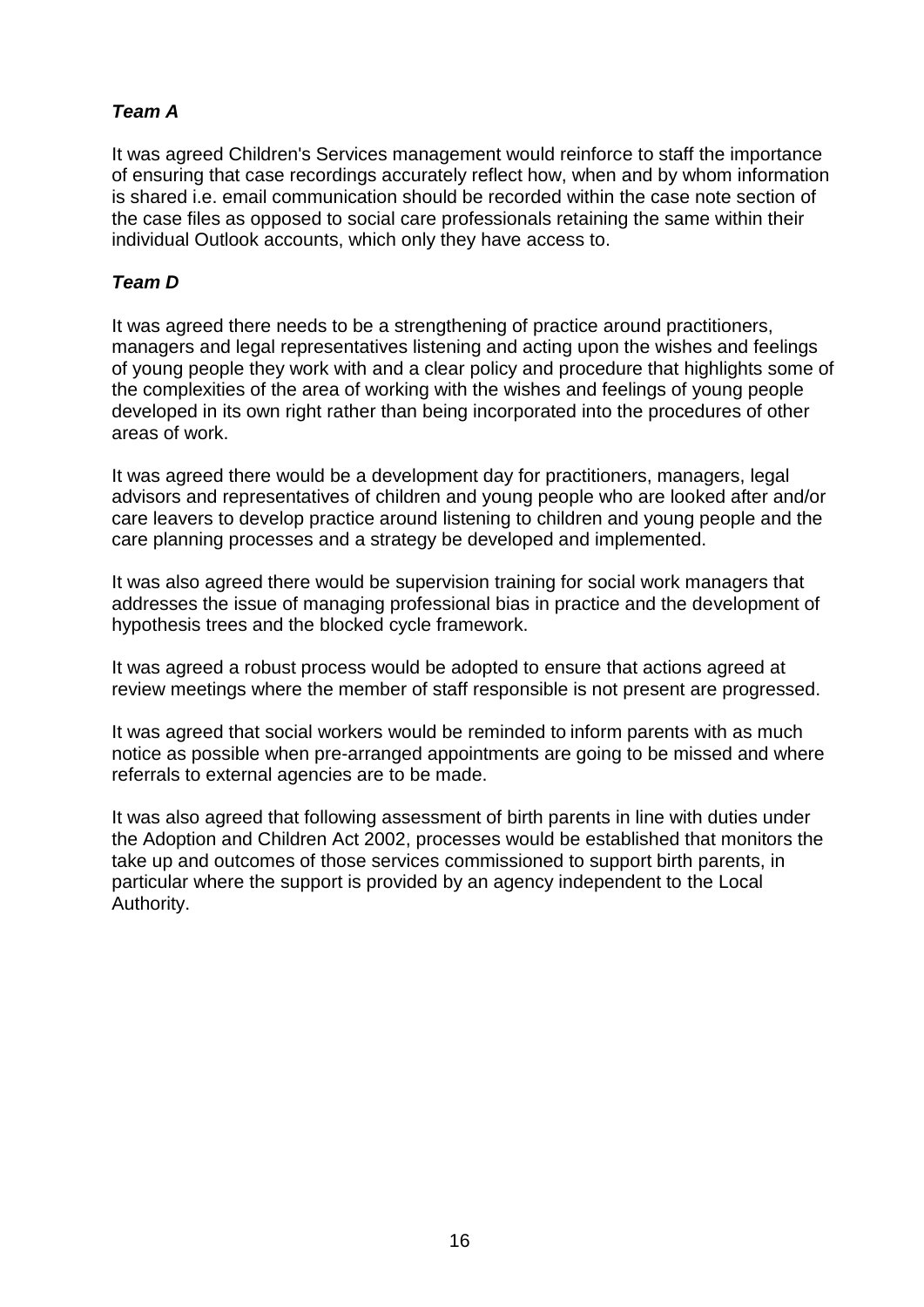#### <span id="page-17-0"></span>**Performance against the Children's Social Care Complaints, Compliments and Comments Procedure**

The below performance measures are in relation to those complaints responded to during 2017/18.

# <span id="page-17-1"></span>**Timescales**

# <span id="page-17-2"></span>**Stage 1**

The target for responding to a complaint at Stage 1 is 10 working days, with a possible extension of up to 20 working days if the complaint is complex.

- 12.5% of Stage 1 complaint responses were sent out within 10 working days. This was a decrease in performance from 20.8% in 2016/17.
- A further 30.3% of Stage 1 complaint responses were sent out within 20 working days.
- In total 42.9% of Stage 1 complaint responses were sent out within the maximum 20 working day timescale, a decrease from 47.9% in 2016/17.

# <span id="page-17-3"></span>**Stage 2**

The target for responding to a complaint at Stage 2 is 25 working days, extendable up to a maximum of 65 working days.

- 7.7% of Stage 2 responses were sent out within 25 working days during 2017/18, an increase from 0% in 2016/17.
- 15.4% of complaints were responded to within the maximum timescale allowed (65 working days), compared to 12.5% in 2016/17.
- 84.6% were responded to after 65 working days, compared to 87.5% in 2016/17.

# <span id="page-17-4"></span>**Stage 3**

- At Stage 3 the Review Panel should be held within 30 working days of the request. 100% of Review Panels were held within 30 working days.
- The Review Panel should write to the Director within 5 working days of the panel. They did so in 100% of cases.
- The Director should write to the complainant within 15 working days of receiving the Panel's response. The Director wrote to the complainant within 15 working days in 66.7% of cases.

# <span id="page-17-5"></span>**Performance against key performance indicators**

In relation to children's social care complaints the Council's key performance indicator is the number of maladministration decisions received from the Local Government and